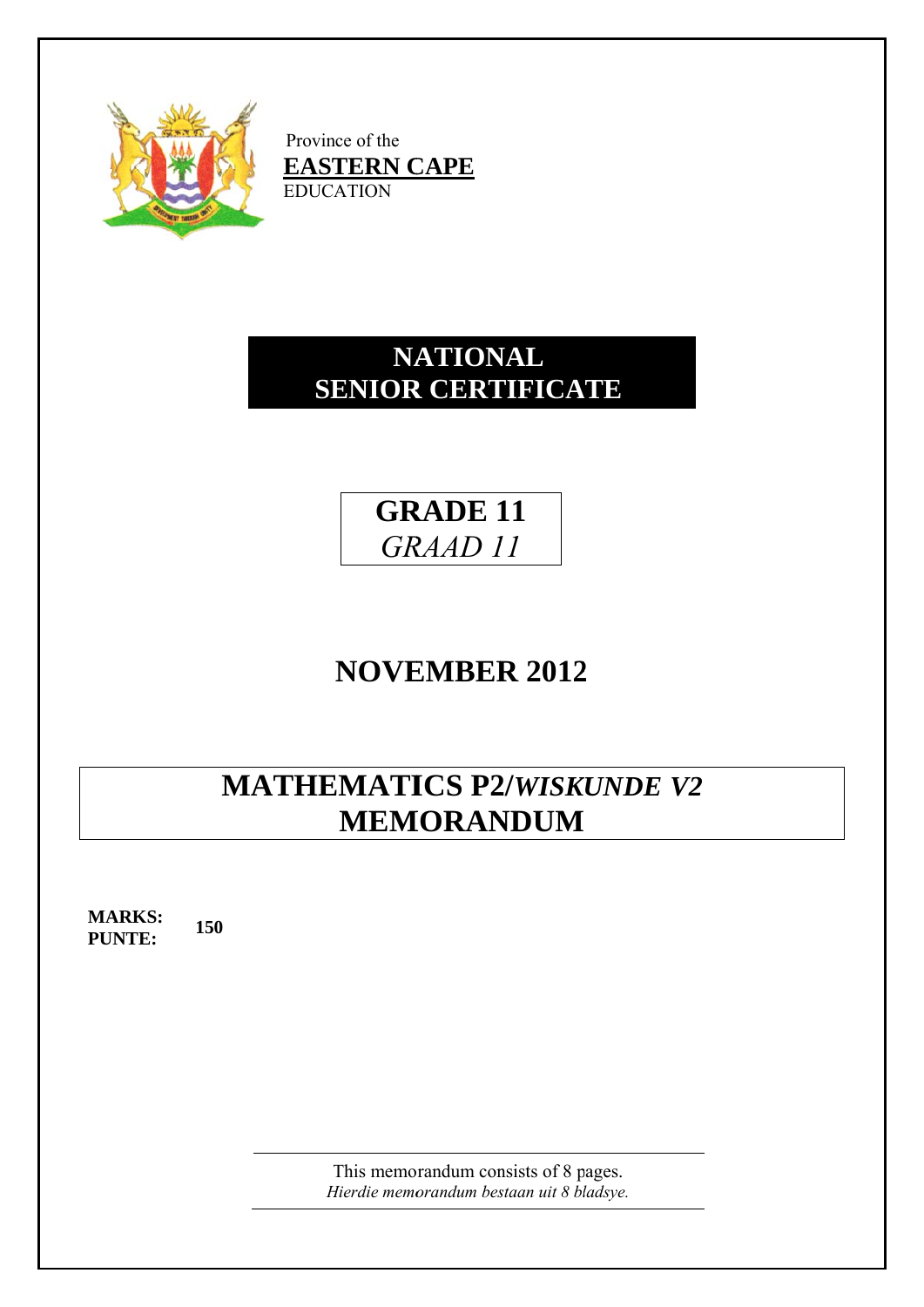|     | Quadratic / Kwadraties                                  | $\checkmark$ answer/ <i>antwoord</i> |                  |
|-----|---------------------------------------------------------|--------------------------------------|------------------|
| 1.2 | Yes. The shape of the graph shows it./                  | Yes/Ja                               |                  |
|     | Ja. Die vorm van die grafiek toon dit                   | $\checkmark$ reason/rede             |                  |
|     | 1.3 Drivers should drive at a speed between 80 km/h and | $\checkmark$ answer/antwoord         |                  |
|     | $120$ km/h.                                             |                                      |                  |
|     | Bestuurders behoort teen 'n spoed tussen 80 km/h en 120 |                                      |                  |
|     | km/h te bestuur.                                        |                                      |                  |
|     |                                                         |                                      | $\left[5\right]$ |

| 2.1.1 | 11;18;22;25;31;35;36;42;44;49                                                                                   | $\checkmark$ Method/ <i>Metode</i>   |      |
|-------|-----------------------------------------------------------------------------------------------------------------|--------------------------------------|------|
|       | Median/ <i>Mediaan</i> = $\frac{31+35}{2}$ = 33                                                                 | $\checkmark$ Answer/ <i>Antwoord</i> |      |
|       |                                                                                                                 | Answer only: 2/2                     |      |
|       |                                                                                                                 | Slegs antwoord :2/2                  | (2)  |
| 2.1.2 | $Q_1 = 22$                                                                                                      |                                      |      |
|       | $Q_3 = 42$                                                                                                      |                                      |      |
|       | Semi IQR= $\frac{42-22}{2}$ = 10                                                                                | $\checkmark$ answer/antwoord         | (3)  |
| 2.2   | Min=11, $Q_1$ =22, $Q_2$ =33, $Q_3$ =42, Max/ <i>Maks</i> =49                                                   | min                                  |      |
|       |                                                                                                                 | $Q_1$ and/ <i>en</i> $Q_3$           |      |
|       |                                                                                                                 | $Q_2$                                |      |
|       |                                                                                                                 | max/maks                             |      |
|       | $\frac{1}{18}$ $\frac{1}{20}$<br>$\frac{1}{26}$<br>$\frac{1}{28}$<br>$\overline{30}$<br>र्नेत<br>$\frac{1}{38}$ |                                      |      |
|       | 个                                                                                                               |                                      |      |
|       | $\overline{49}$<br>22                                                                                           |                                      |      |
|       | 42<br>33                                                                                                        |                                      | (4)  |
| 2.3   | Data is skewed to the left./ <i>Data is skeef na links</i> OR/ <i>OF</i>                                        | $\checkmark$<br>answer/              |      |
|       | Data is more widely distributed below the median./                                                              | antwoord                             |      |
|       | Data is wyer verspreid onder die mediaan                                                                        |                                      |      |
|       |                                                                                                                 |                                      | [10] |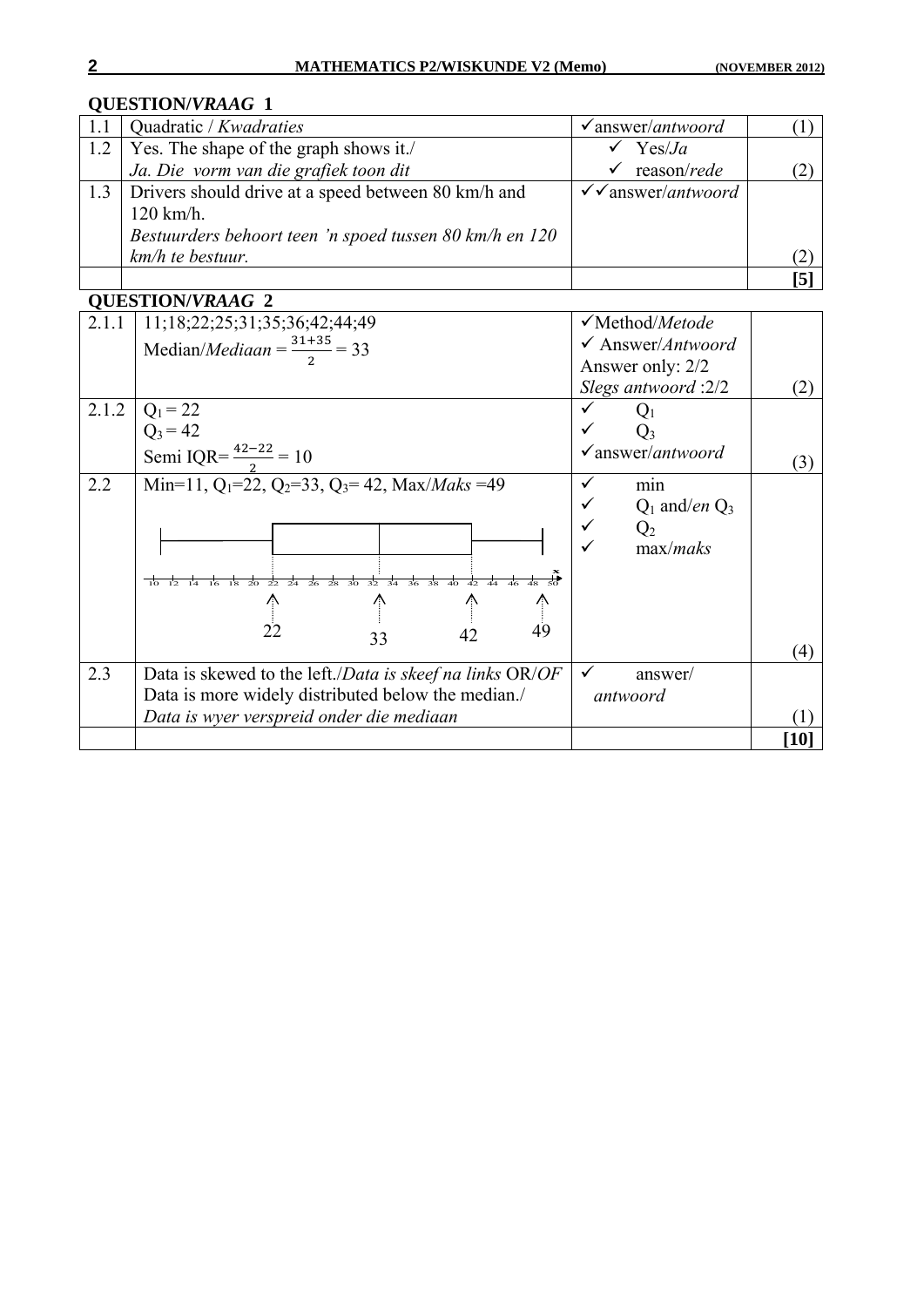#### **QUESTION/***VRAAG* **3 3.1**  $\left| \frac{20+32+25+14+x+38+22+30+19+28+34+40+25}{13} \right| = 27$  13  $x = 24$  method/*metode* answer/*antwoord* (2) **3.2**  $\mathbf{X} = \mathbf{X} - \mathbf{X}$   $(\mathbf{X} - \mathbf{X})^2$  $SD = \frac{698}{10}$ 13  $SD = 7.33$  $20 \mid 20 - 27 = -7 \mid 49$ 32  $|32 - 27 = 5$  | 25 25  $|25 - 27 = -2$  4  $14$  |  $14 - 27 = -13$  | 169 24  $\begin{vmatrix} 24 & -27 & -3 \end{vmatrix}$  9 38  $|38 - 27 = 11$  121 22  $|22 - 27 = -5$  25  $30 \mid 30 - 27 = 3 \mid 9$  $19 \mid 19 - 27 = -8$  64  $28 \mid 28 - 27 = 1 \mid 1$  $34$   $34 - 27 = 7$  49  $40 \overline{)}40 - 27 = 13 \overline{)}169$  $25 \quad 25 - 27 = -2 \quad 4$ **Sum/***Som* **698**  sum/*som*  $\overline{698}$  $13$  Answer/*antwoord* Answer only: 3/3 *Slegs antwoord*: 3/3 (3) 3.3 One standard deviation from the mean/*Een standaardafwyking vanaf die gemiddelde*: 19,67 to/tot 34,33  $\therefore$  9 spectators/*toeskouers*  $\checkmark$  interval answer/*antwoord* (2) **[7] QUESTION/***VRAAG* **4**  4.1 | Interval Frequency *Frekwensie*  Cumulative frequency *Kumulatiewe frekwensie*   $5 \le x < 10$  | 5 | 5  $10 \le x < 15$  9 14  $15 \le x < 20$  14 28  $20 \le x < 25$  17 45  $25 \le x \le 30$  11 56  $30 \le x < 35$  7 63  $35 \le x < 40$  2 65 First 4 correct/*eerste 4 korrek*  Last 3 correct/*laaste 3 korrek* (2) 4.2  $(5 : 0)$ All points correct/*Alle punte korrek*  Shape/*vorm* (3) 4.3 80% of/*van*  $40 = 32$ Approximately 5 learners/*Ongeveer 5 leerders* (Accept 4, 5 or 6/*Aanvaar 4, 5 of 6*) method/*metode* answer/*antwoord* (3) **[8]** 0 10 20 30 40 50 60 70 0 10 20 30 40 50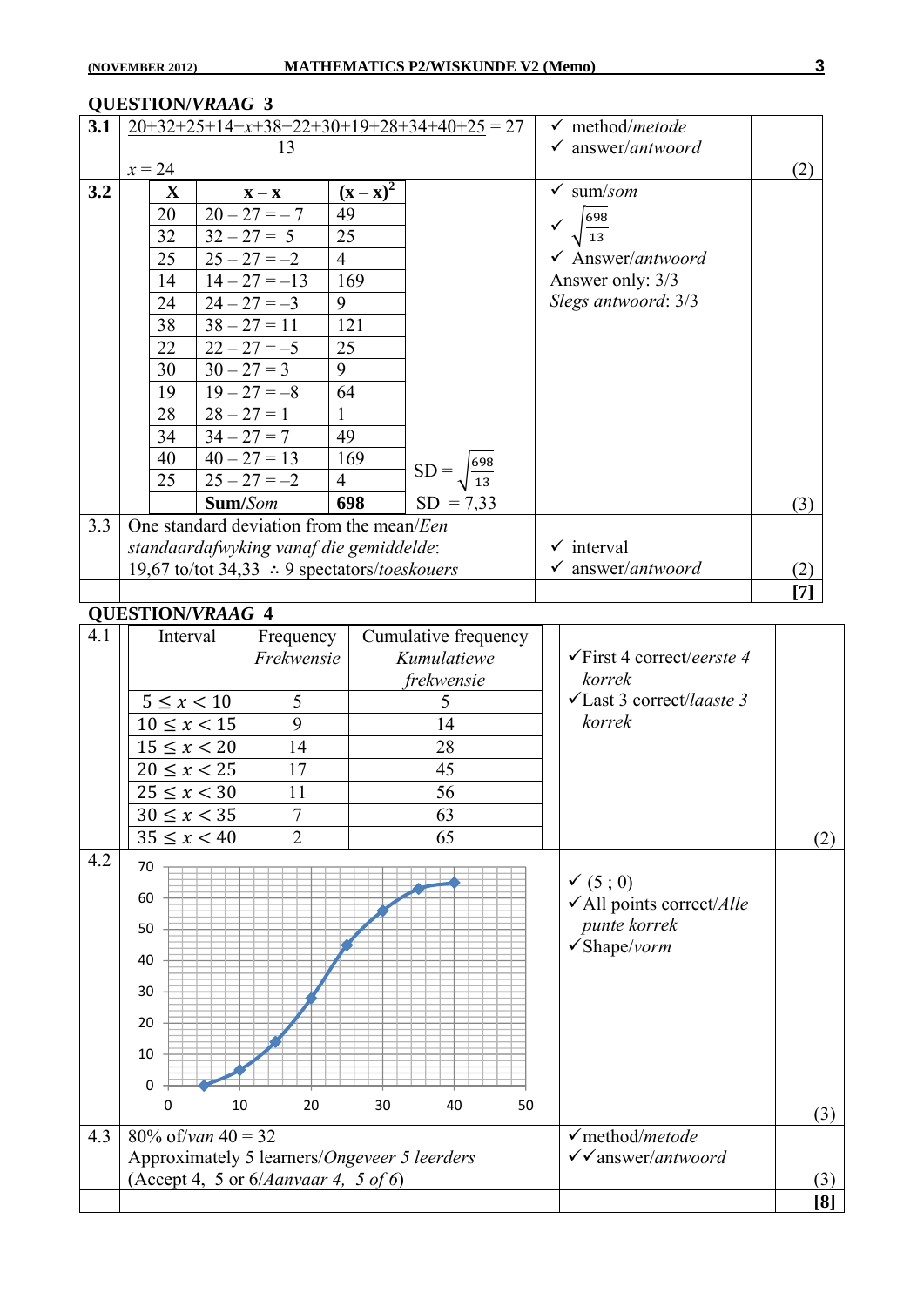| 5.1<br>$S(-6; 4), T(-1; 3), R(-7; -1)$<br>$\checkmark$ Substitution/instelling<br>$ST = \sqrt{(-1+6)^2 + (3-4)^2}$<br>$\sqrt{ST} = \sqrt{26}$<br>$ST = \sqrt{26}$<br>$SR = \sqrt{(-7 + 6)^2 + (-1 - 4)^2}$<br>$\sqrt{SR} = \sqrt{26}$<br>$SR = \sqrt{26}$<br>$ST = SR$ .<br>√Conclusion/gevolgtrekking<br>$\therefore$ $\triangle$ STR is isosceles/gelykbenig.<br>(4)<br>$B(\frac{-7-1}{2};\frac{-1+3}{2})$<br>5.2<br>$\checkmark$ Substitution/instelling<br>$\checkmark$ $-4$ $\checkmark$ 1<br>$B(-4; 1)$<br>(3)<br>$S(-6; 4), B(-4; 1)$<br>5.3<br>$\checkmark$ Substitution/instelling<br>$m_{SB} = \frac{1-4}{-4+6}$<br>$m_{SB} = -\frac{3}{2}$<br>$y - 4 = -\frac{3}{2}(x + 6)$<br>√ Gradient/gradiënt<br>Substitution/instelling<br>$y = -\frac{3}{3}x - 5$<br>$\checkmark$ Answer/antwoord<br>(4)<br>5.4<br>$\checkmark$ Substitution of/instelling<br>$y = -\frac{3}{2}x - 5$ and/en A(p; -17)<br>$van - 17$<br>$-17 = -\frac{3}{2}p - 5$<br>$\checkmark$ Substitution of/instelling<br>van p<br>$\therefore p = 8$<br>✔ Answer/antwoord<br>(3)<br>5.5<br>T(-1; 3), R(-7; -1) and/en $m_{AS} = -\frac{3}{2}$<br>$m_{\text{TR}} = \frac{-1-3}{-7+1}$<br>$m_{\text{TR}} = \frac{2}{3}$<br>$\sqrt{m_{TR}} = \frac{2}{3}$<br>$m_{AS} \times m_{TR} = -\frac{3}{2} \times \frac{2}{3}$<br>$\sqrt{m_{\text{TR}}}\times m_{\text{AG}}$<br>Hence AS is perpendicular to TR<br>$\checkmark$ AS perpendicular to TR/<br>AS is loodreg op TR<br>AS is loodreg op TR<br>(3)<br>STAR is a kite/vlieër<br>5.6<br>Kite/vlieër<br>✓<br>√ Reason/rede<br>Diagonal AS bisects TR at right angles<br>Skuinslyn AS halveer TR en is loodreg op<br>TR<br>OR/OF<br>$\Delta$ STR and $\Delta$ RAT are both isosceles.<br>$\triangle$ STR en $\triangle$ RAT is albei gelykbenig.<br>(3)<br>[20] | <b>QUESTION/VRAAG 5</b> |  |
|------------------------------------------------------------------------------------------------------------------------------------------------------------------------------------------------------------------------------------------------------------------------------------------------------------------------------------------------------------------------------------------------------------------------------------------------------------------------------------------------------------------------------------------------------------------------------------------------------------------------------------------------------------------------------------------------------------------------------------------------------------------------------------------------------------------------------------------------------------------------------------------------------------------------------------------------------------------------------------------------------------------------------------------------------------------------------------------------------------------------------------------------------------------------------------------------------------------------------------------------------------------------------------------------------------------------------------------------------------------------------------------------------------------------------------------------------------------------------------------------------------------------------------------------------------------------------------------------------------------------------------------------------------------------------------------------------------------------------------------------------------------------------------|-------------------------|--|
|                                                                                                                                                                                                                                                                                                                                                                                                                                                                                                                                                                                                                                                                                                                                                                                                                                                                                                                                                                                                                                                                                                                                                                                                                                                                                                                                                                                                                                                                                                                                                                                                                                                                                                                                                                                    |                         |  |
|                                                                                                                                                                                                                                                                                                                                                                                                                                                                                                                                                                                                                                                                                                                                                                                                                                                                                                                                                                                                                                                                                                                                                                                                                                                                                                                                                                                                                                                                                                                                                                                                                                                                                                                                                                                    |                         |  |
|                                                                                                                                                                                                                                                                                                                                                                                                                                                                                                                                                                                                                                                                                                                                                                                                                                                                                                                                                                                                                                                                                                                                                                                                                                                                                                                                                                                                                                                                                                                                                                                                                                                                                                                                                                                    |                         |  |
|                                                                                                                                                                                                                                                                                                                                                                                                                                                                                                                                                                                                                                                                                                                                                                                                                                                                                                                                                                                                                                                                                                                                                                                                                                                                                                                                                                                                                                                                                                                                                                                                                                                                                                                                                                                    |                         |  |
|                                                                                                                                                                                                                                                                                                                                                                                                                                                                                                                                                                                                                                                                                                                                                                                                                                                                                                                                                                                                                                                                                                                                                                                                                                                                                                                                                                                                                                                                                                                                                                                                                                                                                                                                                                                    |                         |  |
|                                                                                                                                                                                                                                                                                                                                                                                                                                                                                                                                                                                                                                                                                                                                                                                                                                                                                                                                                                                                                                                                                                                                                                                                                                                                                                                                                                                                                                                                                                                                                                                                                                                                                                                                                                                    |                         |  |
|                                                                                                                                                                                                                                                                                                                                                                                                                                                                                                                                                                                                                                                                                                                                                                                                                                                                                                                                                                                                                                                                                                                                                                                                                                                                                                                                                                                                                                                                                                                                                                                                                                                                                                                                                                                    |                         |  |
|                                                                                                                                                                                                                                                                                                                                                                                                                                                                                                                                                                                                                                                                                                                                                                                                                                                                                                                                                                                                                                                                                                                                                                                                                                                                                                                                                                                                                                                                                                                                                                                                                                                                                                                                                                                    |                         |  |
|                                                                                                                                                                                                                                                                                                                                                                                                                                                                                                                                                                                                                                                                                                                                                                                                                                                                                                                                                                                                                                                                                                                                                                                                                                                                                                                                                                                                                                                                                                                                                                                                                                                                                                                                                                                    |                         |  |
|                                                                                                                                                                                                                                                                                                                                                                                                                                                                                                                                                                                                                                                                                                                                                                                                                                                                                                                                                                                                                                                                                                                                                                                                                                                                                                                                                                                                                                                                                                                                                                                                                                                                                                                                                                                    |                         |  |
|                                                                                                                                                                                                                                                                                                                                                                                                                                                                                                                                                                                                                                                                                                                                                                                                                                                                                                                                                                                                                                                                                                                                                                                                                                                                                                                                                                                                                                                                                                                                                                                                                                                                                                                                                                                    |                         |  |
|                                                                                                                                                                                                                                                                                                                                                                                                                                                                                                                                                                                                                                                                                                                                                                                                                                                                                                                                                                                                                                                                                                                                                                                                                                                                                                                                                                                                                                                                                                                                                                                                                                                                                                                                                                                    |                         |  |
|                                                                                                                                                                                                                                                                                                                                                                                                                                                                                                                                                                                                                                                                                                                                                                                                                                                                                                                                                                                                                                                                                                                                                                                                                                                                                                                                                                                                                                                                                                                                                                                                                                                                                                                                                                                    |                         |  |
|                                                                                                                                                                                                                                                                                                                                                                                                                                                                                                                                                                                                                                                                                                                                                                                                                                                                                                                                                                                                                                                                                                                                                                                                                                                                                                                                                                                                                                                                                                                                                                                                                                                                                                                                                                                    |                         |  |
|                                                                                                                                                                                                                                                                                                                                                                                                                                                                                                                                                                                                                                                                                                                                                                                                                                                                                                                                                                                                                                                                                                                                                                                                                                                                                                                                                                                                                                                                                                                                                                                                                                                                                                                                                                                    |                         |  |
|                                                                                                                                                                                                                                                                                                                                                                                                                                                                                                                                                                                                                                                                                                                                                                                                                                                                                                                                                                                                                                                                                                                                                                                                                                                                                                                                                                                                                                                                                                                                                                                                                                                                                                                                                                                    |                         |  |
|                                                                                                                                                                                                                                                                                                                                                                                                                                                                                                                                                                                                                                                                                                                                                                                                                                                                                                                                                                                                                                                                                                                                                                                                                                                                                                                                                                                                                                                                                                                                                                                                                                                                                                                                                                                    |                         |  |

| 6.1 | $x + y + 2 = 0$ and/en Q(7;6) | $\mathsf{v}$ $m=-1$                  |  |
|-----|-------------------------------|--------------------------------------|--|
|     | $y = -x - 2$                  | $\checkmark$ substitution/instelling |  |
|     | $m = -1$                      | $\checkmark$ answer/ <i>antwoord</i> |  |
|     | $y-6 = -(x-7)$                |                                      |  |
|     | $y = -x + 13$                 |                                      |  |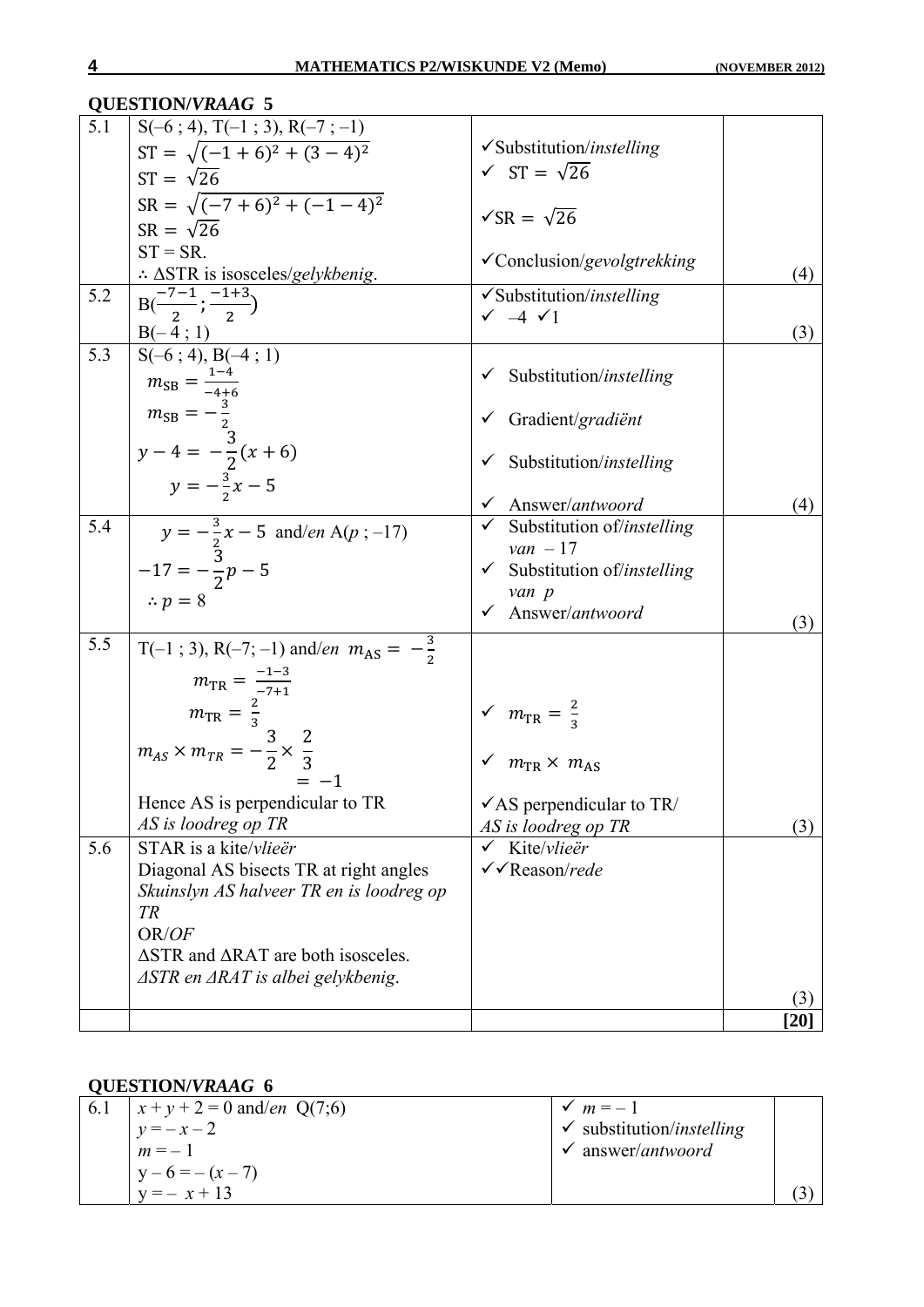| 6.2   | $Q(7; 6)$ , R(4; -6)                                                                                         |                                                                                                             |                    |
|-------|--------------------------------------------------------------------------------------------------------------|-------------------------------------------------------------------------------------------------------------|--------------------|
|       | $m_{QR} = \frac{-6 - 6}{4 - 7}$                                                                              | $\checkmark$ substitution/instelling                                                                        |                    |
|       |                                                                                                              | $\checkmark$ answer/antwoord                                                                                |                    |
| 6.3   | $m_{\text{QR}}=4$                                                                                            | $\checkmark$ -2 $\checkmark$ 0                                                                              | (2)<br>(2)         |
| 6.4   | $\frac{P(-2; 0)}{P(-2; 0)}$                                                                                  | $\checkmark$ Method/metode                                                                                  |                    |
|       | $m_{\text{QR}} = \frac{1}{3}$                                                                                | $\checkmark$ 1                                                                                              |                    |
|       | $\therefore$ T(1 ; 12)                                                                                       | $\times$ 12                                                                                                 | (3)                |
| 6.5   | $\tan \alpha = 4$                                                                                            | $\times$ tan $\alpha$ = 4                                                                                   |                    |
|       | $\alpha = 75,96^{\circ}$                                                                                     | $\sqrt{\alpha} = 75.96^{\circ}$                                                                             |                    |
|       | $m_{\text{QR}} = \frac{2}{3}$ : tan $\theta = \frac{2}{3}$                                                   | $\sqrt{m_{PQ}} = \frac{2}{3}$                                                                               |                    |
|       | $\theta$ = 33,69°                                                                                            | $\checkmark$ $\theta$ = 33,69°                                                                              |                    |
|       |                                                                                                              |                                                                                                             |                    |
|       | $P\widehat{Q}R = 75,96^{\circ} - 33,69^{\circ} = 42,27^{\circ}$                                              | $\checkmark$ Answer/antwoord                                                                                | (5)                |
|       |                                                                                                              |                                                                                                             | $[15]$             |
|       | <b>QUESTION/VRAAG 7</b>                                                                                      |                                                                                                             |                    |
| 7.1.1 | $R'(-1; -6)$                                                                                                 | $\sqrt{-1} - 1 - 6$                                                                                         | (2)                |
|       | 7.1.2   $R/(6; 1)$                                                                                           | $\begin{array}{cc}\n\sqrt{6} & 6 \\ \sqrt{1} & x \\ \sqrt{1} & x \\ \sqrt{1} & y\n\end{array}$              | (2)                |
|       | 7.2.1 $(x ; y) \rightarrow (x ; -y) \rightarrow (x-3 ; -y)$<br>$(x ; y) \rightarrow (x-3 ; -y)$              | $\checkmark$ $x-3$ $\checkmark$ $-y$                                                                        | (4)                |
| 7.2.2 |                                                                                                              |                                                                                                             |                    |
|       |                                                                                                              |                                                                                                             |                    |
|       |                                                                                                              | $\begin{array}{cc}\n\checkmark & D''(1;-3) \\ \checkmark & E''(-3;1) \\ \checkmark & F''(2;2)\n\end{array}$ |                    |
|       |                                                                                                              |                                                                                                             |                    |
|       |                                                                                                              | $\checkmark$ Diagram                                                                                        |                    |
|       |                                                                                                              |                                                                                                             |                    |
|       |                                                                                                              |                                                                                                             |                    |
|       |                                                                                                              |                                                                                                             |                    |
|       |                                                                                                              |                                                                                                             |                    |
|       |                                                                                                              |                                                                                                             |                    |
|       |                                                                                                              |                                                                                                             |                    |
|       |                                                                                                              |                                                                                                             |                    |
|       |                                                                                                              |                                                                                                             |                    |
|       |                                                                                                              |                                                                                                             |                    |
|       |                                                                                                              |                                                                                                             | (4)                |
| 7.2.3 | Rigid. The size and shape do not change                                                                      | $\checkmark$ Rigid/rigied                                                                                   |                    |
|       | Rigied. Die grootte en vorm verander nie                                                                     | $\checkmark$ reason/rede                                                                                    | (2)                |
| 7.3.1 | $N(\frac{3}{2}; -6)$                                                                                         | $\frac{3}{2}$ $\checkmark$ -6                                                                               | (2)                |
| 7.3.2 | Perimeter of/ <i>omtrek van</i> KLMN = 10 units/ <i>eenhede</i>                                              | √Method/metode                                                                                              |                    |
|       | Perimeter of/ <i>omtrek van</i> K <sup>'</sup> L <sup>'</sup> M <sup>'</sup> N <sup>'</sup> = 3 × 10         | √Answer/antwoord                                                                                            |                    |
|       | $=$ 30 units/eenhede                                                                                         | Answer only/Slegs                                                                                           |                    |
|       |                                                                                                              | antwoord: 2/2<br>$\sqrt{90^\circ}$                                                                          | (2)                |
| 7.4   | Rotation about the origin through 90° anticlockwise<br>Rotasie rondom die oorsprong deur 90° anti-kloksgewys | $\checkmark$ anticlockwise/                                                                                 |                    |
|       |                                                                                                              | anti-kloksgewys                                                                                             | (2)                |
|       |                                                                                                              |                                                                                                             | $\left[ 20\right]$ |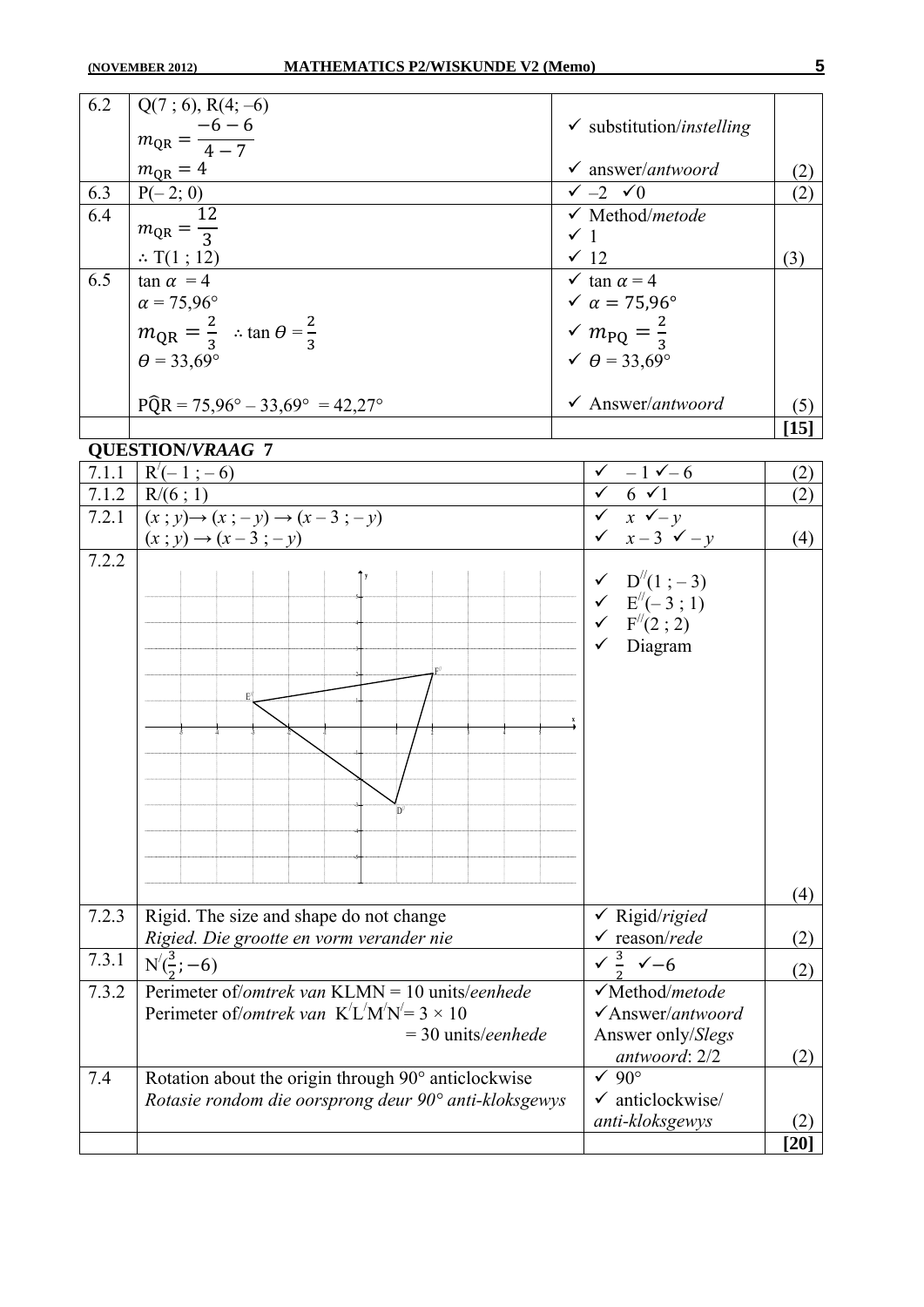|     | <b>QUESTION/VRAAG 8</b>                                                 |                                                                      |     |
|-----|-------------------------------------------------------------------------|----------------------------------------------------------------------|-----|
| 8.1 | $V = \pi r^2 h$ and/en V = 4 000 cm <sup>3</sup>                        | $\checkmark$ Substitution of/instelling van                          |     |
|     | $\pi r^2(15) = 4000$                                                    | 15                                                                   |     |
|     |                                                                         | $\checkmark$ Substitution of/instelling van                          |     |
|     | $r = 9,21$ cm                                                           | 4 0 0 0                                                              |     |
|     |                                                                         | $\checkmark$ answer/antwoord                                         | 3   |
| 8.2 | $V_{cone} = \frac{1}{2}$ area of base/ <i>opp van basis</i> × H         |                                                                      |     |
|     | $H = \sqrt{10^2 - 9.21^2}$                                              |                                                                      |     |
|     | $= 3,89$ cm                                                             | ✓<br>$H = 3,89$ [or/of 3,9]                                          |     |
|     | $\therefore$ V <sub>cone/kegel</sub> = $\frac{1}{3}\pi (9,21)^2 (3,89)$ | $\checkmark$<br>Substitution/Vervanging                              |     |
|     | $=$ 345,54 cm <sup>3</sup>                                              | $V = 345,54$ [or/of 346,4]                                           |     |
|     | $V_{\text{container/houer}} = 4000 \text{ cm}^3 + 345.54 \text{ cm}^3$  |                                                                      |     |
|     | $= 4.345,54 \text{ cm}^3$                                               |                                                                      |     |
|     | [accept/ <i>aanvaar</i> 4 346,4]                                        | answer/antwoord<br>$\checkmark$                                      | (4) |
| 8.3 | $SA = \pi r^2 + 2\pi r h + \pi r s$                                     | substitution/instelling:                                             |     |
|     | $= \pi (9,21)^{2} + 2\pi (9,21)(15) + \pi (9,21)(10)$                   | $\sqrt{2}$ in $\pi r^2 \sqrt{2}$ in $2\pi r h \sqrt{2}$ in $\pi r s$ |     |
|     | $= 1423.85$ cm <sup>2</sup>                                             | $\checkmark$ answer/antwoord                                         |     |
|     |                                                                         |                                                                      | [11 |

| 9.1.1              | $\sin 29^\circ = p$<br>$x^2 = 1 - p^2$<br>$61^{\circ}$<br>$x=\sqrt{1-p^2}$<br>$\boldsymbol{p}$<br>$29^\circ$<br>$\sqrt{1-p^2}$<br>$\cos 29^\circ = \sqrt{1 - p^2}$ | $\checkmark$ diagram<br>$\sqrt{x} = \sqrt{1 - p^2}$<br>$\checkmark$ answer/antwoord                              |     |
|--------------------|--------------------------------------------------------------------------------------------------------------------------------------------------------------------|------------------------------------------------------------------------------------------------------------------|-----|
|                    | OR/OF                                                                                                                                                              | OR/OF                                                                                                            |     |
|                    | $\sin^2 29^\circ + \cos^2 29^\circ = 1$<br>$p^2$ + $\cos^2 29^\circ = 1$<br>$\cos 29^\circ = \sqrt{1 - p^2}$                                                       | $\checkmark$ identity/ <i>identiteit</i><br>$\checkmark$ substitution/instelling<br>$\checkmark$ answer/antwoord | (3) |
| 9.1.2              | $\tan(-569^\circ) = -\tan 29^\circ$<br>$=-\frac{p}{\sqrt{1-p^2}}$                                                                                                  | $\sqrt{-\tan 29^\circ}$<br>$\checkmark$ answer/antwoord                                                          |     |
|                    | OR/OF                                                                                                                                                              | OR/OF                                                                                                            |     |
|                    | $\tan(-569^{\circ}) = -\tan 29^{\circ}$                                                                                                                            | $\sqrt{-\tan 29^\circ}$                                                                                          |     |
|                    | = $-\frac{\sin 29^{\circ}}{\cos 29^{\circ}}$<br>= $-\frac{p}{\sqrt{1-p^2}}$                                                                                        | $\checkmark$ answer/antwoord                                                                                     | (2) |
| $9.1.\overline{3}$ | $1 - \cos^2 61^\circ = 1 - p^2$                                                                                                                                    | $\checkmark$ answer/antwoord                                                                                     |     |
|                    | OR/OF<br>$1 - \cos^2 61^\circ = \sin^2 61^\circ = \cos^2 29^\circ$                                                                                                 | OR/OF                                                                                                            |     |
|                    | $=(\sqrt{1-p^2})^2$                                                                                                                                                | $\sqrt{\sin^2 61^\circ}$                                                                                         |     |
|                    | $= 1 - p^2$                                                                                                                                                        | $\checkmark$ answer/antwoord                                                                                     | (2) |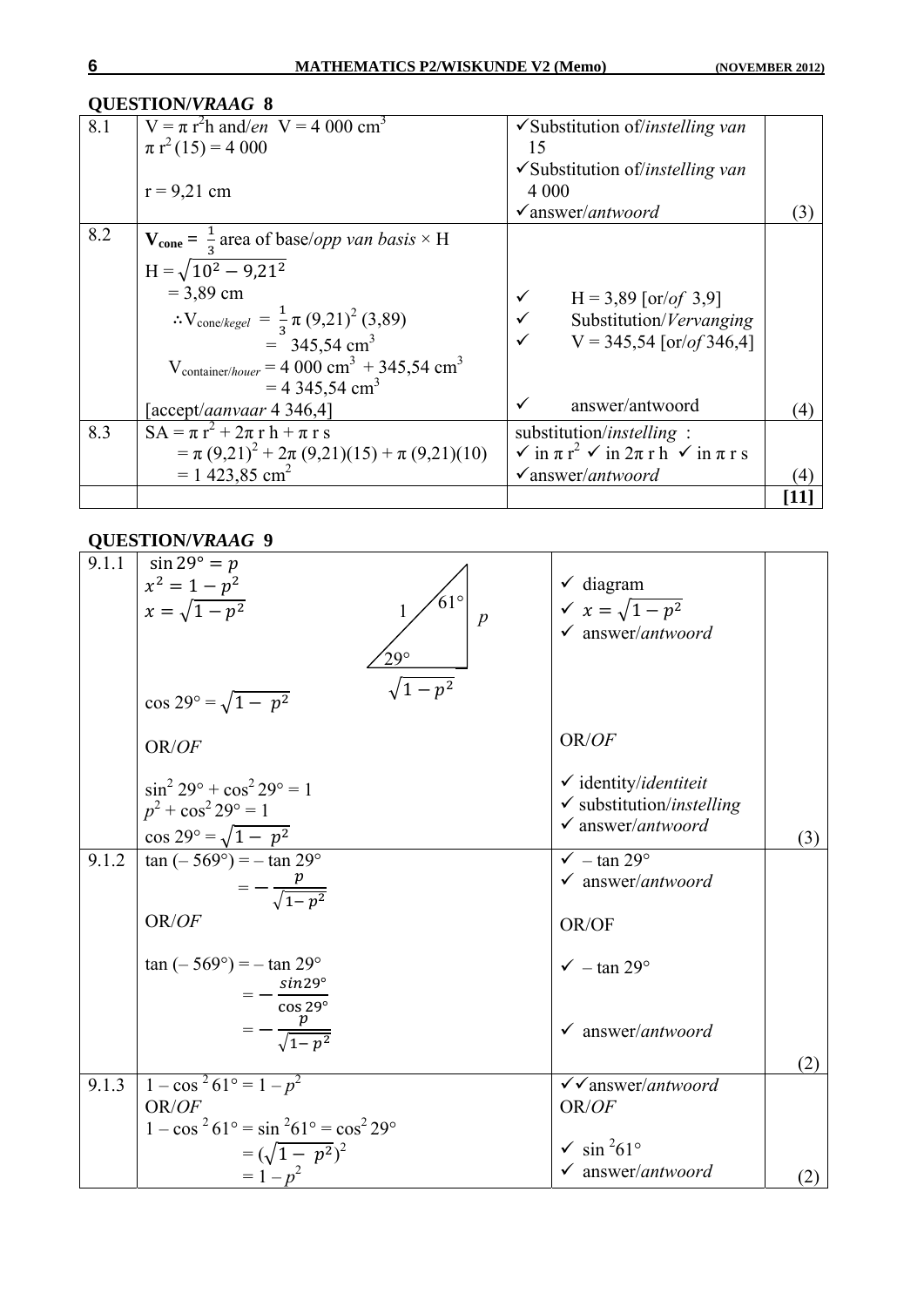| 9.2 | $LHS =$<br>$\tan \beta$<br>$\sin \beta$                                                            |                                                       |        |
|-----|----------------------------------------------------------------------------------------------------|-------------------------------------------------------|--------|
|     | $-+\frac{1}{\frac{\sin \beta}{\cos \beta}}$<br>$\sin \beta$                                        | $\frac{\sin \beta}{\beta}$<br>$\cos \beta$            |        |
|     | $=\left(\frac{1}{\sin\beta}+\frac{\cos\beta}{\sin\beta}\right)^2$                                  |                                                       |        |
|     | $\left(\frac{1+\cos\beta}{\sin\beta}\right)^2$                                                     | $\sqrt{\left(\frac{1+\cos\beta}{\sin\beta}\right)^2}$ |        |
|     | $(1+\cos \beta)^2$<br>$sin^2 \beta$<br>$=\frac{(1+\cos\beta)^2}{\sqrt{2}}$                         |                                                       |        |
|     | $1 - \cos^2 \beta$<br>$=$ $\frac{(1+\cos\beta)(1+\cos\beta)}{2}$<br>$(1+\cos \beta)(1-\cos \beta)$ | $\sqrt{1-cos^2\beta}$<br>factors/faktore              |        |
|     | $\frac{1+\cos\beta}{1+\cos\beta}$ = RHS<br>$1 - \cos \beta$                                        | division/deel                                         | (5)    |
|     |                                                                                                    |                                                       | $[12]$ |

| 10.1 | $\sin(-x) \cdot \tan(x - 360^{\circ}) \cdot \sin(450^{\circ} - x)$                             | $\checkmark$ -sin x                     |                    |
|------|------------------------------------------------------------------------------------------------|-----------------------------------------|--------------------|
|      | $+ \cos^2(x - 180^\circ)$<br>$\cos 180^\circ$                                                  | $\times$ tan x                          |                    |
|      | $-\sin x \cdot \tan x \cdot \cos x$                                                            | $\checkmark$ cos x                      |                    |
|      | + $\cos^2 x$<br>$-1$                                                                           | $\sqrt{\cos^2 x}$                       |                    |
|      |                                                                                                | $\checkmark$ - 1                        |                    |
|      | $\frac{\sin x \cdot \frac{\sin x}{\cos x} \cdot \cos x}{\cos x}$<br>$\frac{1}{\pi} + \cos^2 x$ | $\sqrt{\sin x}$                         |                    |
|      |                                                                                                | cos x                                   |                    |
|      | $\sin^2 x + \cos^2 x$                                                                          | $\sqrt{\sin^2 x + \cos^2 x}$            |                    |
|      |                                                                                                | $\checkmark$ answer/antwoord            | (8)                |
| 10.2 | $\sin x - 3\cos x = 0$                                                                         |                                         |                    |
|      | $\sin x = 3\cos x$                                                                             | $\checkmark$ sin $x = 3\cos x$          |                    |
|      | $\tan x = 3$                                                                                   | $\times$ tan $x = 3$                    |                    |
|      | $x = 71,57^{\circ} + 180^{\circ}k$ (k $\in \mathbb{Z}$ )                                       | $\sqrt{71,57^\circ + 180^\circ k}$      |                    |
|      |                                                                                                | $\times k \in \mathbb{Z}$               | (4)                |
| 10.3 | 2. $\sqrt{\sin \alpha} = 1$                                                                    |                                         |                    |
|      | $\sqrt{\sin \alpha} = \frac{1}{2}$                                                             |                                         |                    |
|      |                                                                                                |                                         |                    |
|      | $\sin \alpha = \frac{\pi}{4}$                                                                  | $\checkmark$ sin $\alpha = \frac{1}{2}$ |                    |
|      |                                                                                                |                                         |                    |
|      |                                                                                                |                                         |                    |
|      | $\alpha = 180^{\circ} - 14.48^{\circ}$                                                         | $\sqrt{14,48^{\circ}}$                  |                    |
|      | $\alpha = 165,52^{\circ}$                                                                      | √ 165,52°                               | (3)                |
|      |                                                                                                |                                         | $\left[ 15\right]$ |